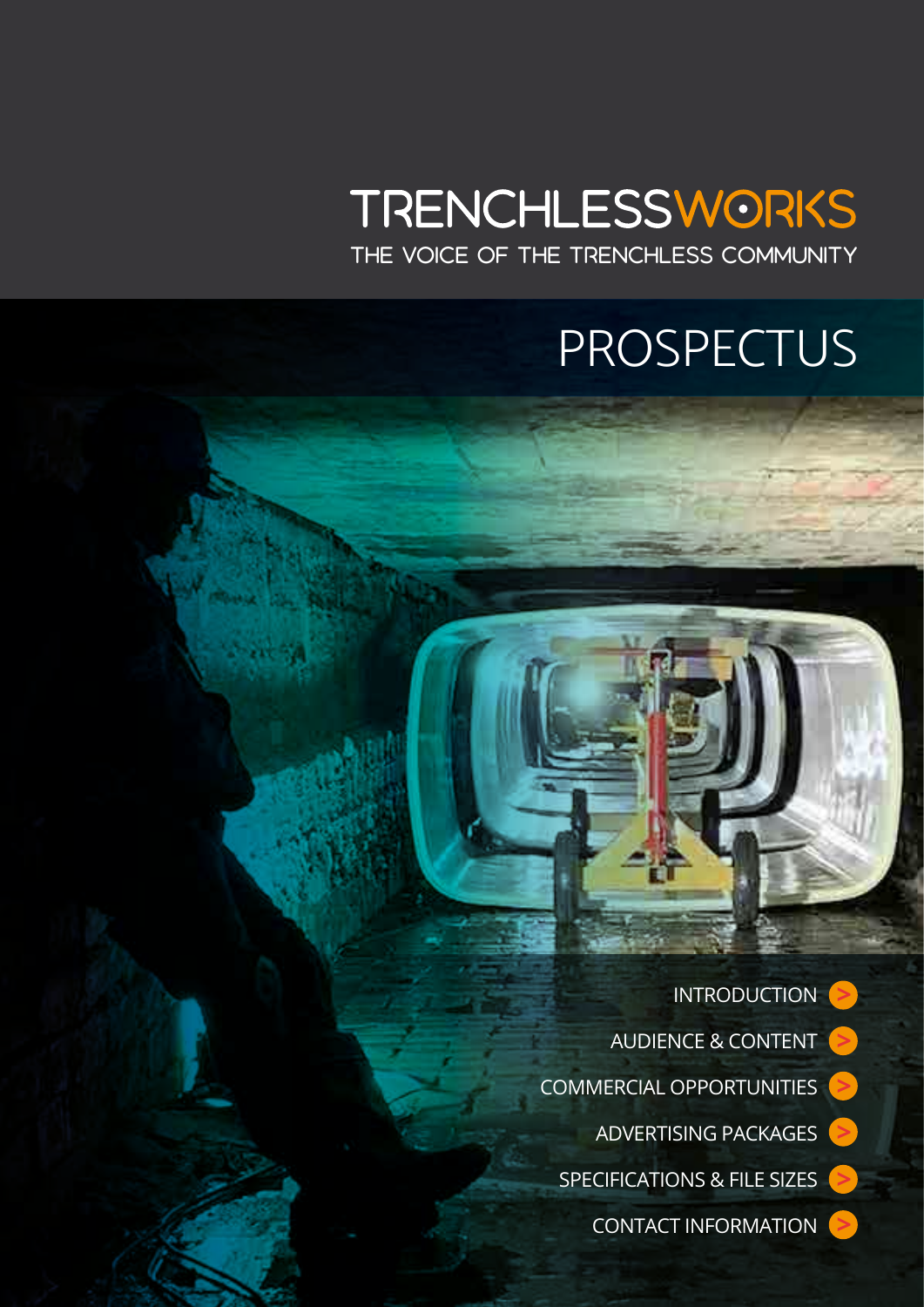#### <span id="page-1-0"></span>**TRENCHLESSWORKS** THE VOICE OF THE TRENCHLESS COMMUNITY





Trenchless Works is a multi-media platform featuring a monthly magazine, website and TV channel dedicated to bringing together the very best in news, opinion and views from across the UK and International Trenchless Technology sector online.

It is the flag-bearer of the Trenchless Technology community, and the go-to destination for credible information, featuring articles on trenchless projects and technologies, contracts and all aspects of the International Trenchless Technology sector. It is a must for all engineers, consultants and contractors involved in any aspect of the installation of new and renewal or replacement of pipes, sewers or cables.

Trenchless Works digital magazine launched in 2006, under the editorship of Ian Clarke. Since then, Trenchless Works has developed a reputation as a go-to brand for individuals and companies who want the best access to trenchless news, anywhere in the world, across every PC, laptop and mobile device.



"The best access to trenchless news, anywhere in the world, across every PC, laptop and mobile device"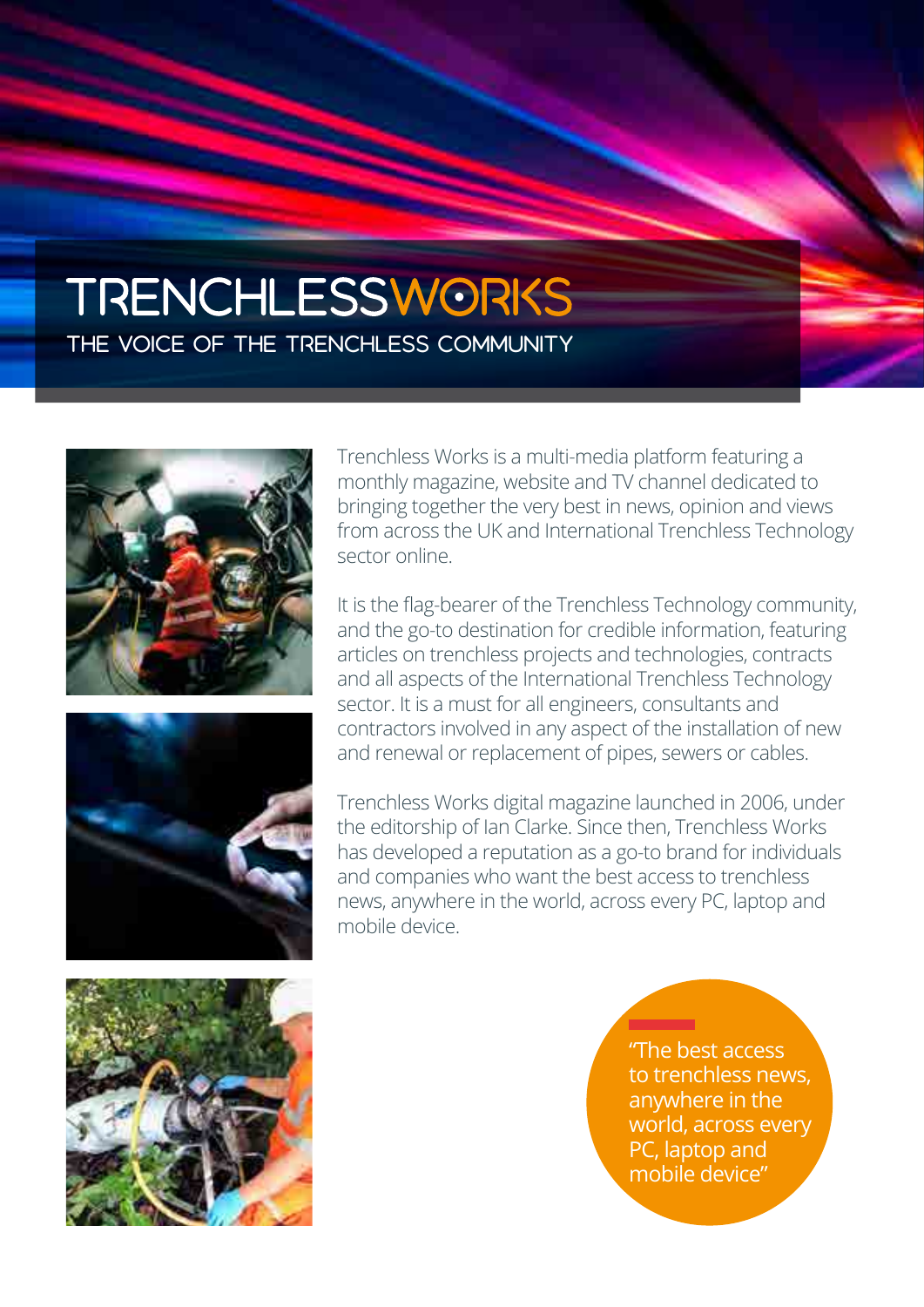## <span id="page-2-0"></span>AUDIENCE & CONTENT

### Multi-platform content

Trenchless Works is the voice for the international trenchless community bringing news, opinion and information from across the globe. Providing a platform for our community to stay engaged and connected 365 days a year, 24 hours a day - a real opportunity to join a trenchless community.

Readers can switch between environments and devices to view all the very latest content featuring:

- Latest UK & International News
- Industry focus
- Events diary
- Supplier business pages
- Trenchless Works TV
- News by email direct to the readers device
- Legislative and regulatory updates
- UKSTT news

#### Audience profile

Trenchless Works online audience is made up of senior decision makers generated from over 40 years of No-Dig Live, Trenchless events, and the readership of Trenchless Works.

The Trenchless Works audience is generated from a range of sectors, including:

- Utilities water, sewerage, telecoms, electricity, gas and oil
- Contractors
- Drilling contractors
- Central and local government offices
- City planners
- Governors and Mayors
- Civil engineering consultants
- Research organisations
- UKSTT and society members

"Trenchless Works is the voice for the international trenchless community bringing news, opinion and information from across the globe"

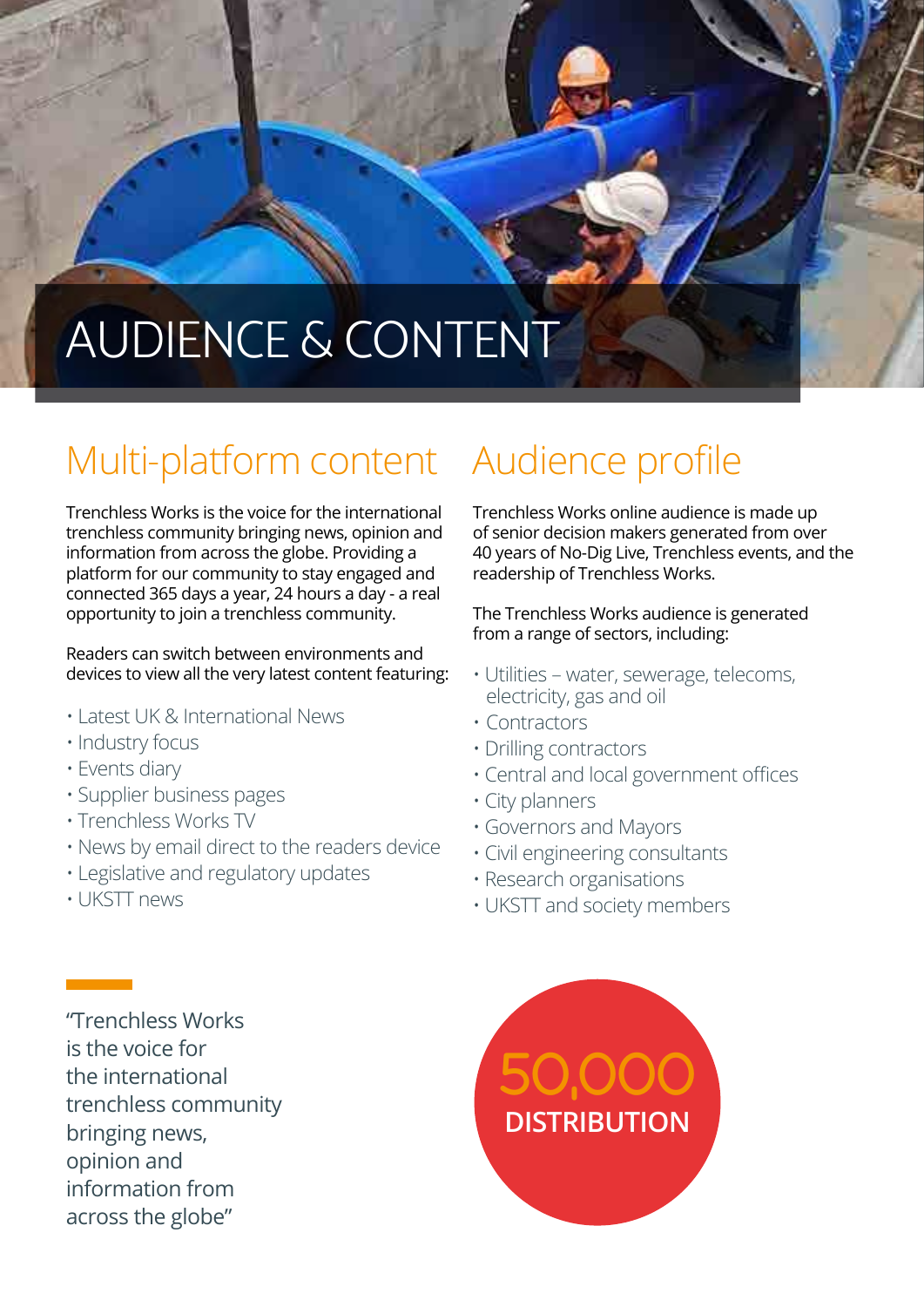<span id="page-3-0"></span>

## COMMERCIAL OPPORTUNITIES

#### Trenchless Works Magazine

Full page advertisement: £750 per issue Half page advertisement: £400 per issue Premium sponsors logo: £250 per issue Section sponsors logo: £200 per issue Trenchless Works Magazine sponsor: £4,000 per issue – includes front cover image and logo, a full page advertisement and a 4-page editorial article

#### www.trenchless-works.com

Leaderboard banner: £250 per month Large rectangle: £250 per month MPU: £250 per month Super Wide Skyscraper: £250 per month Video News article: £450 publishing fee for 3 months and £250 per month thereafter



Jürgen: Technical reasons were very important. Two systems were able to handle curves and managed long-distance drives. corresponding surveying technology – either a gyro or a laser total station system. This severely restricted the flexibility to use the optimal technology in practice factoring in construction site conditions.

for straight drives with small diameters to the gyro for curved Jürgen: The first premise was to at least retain the functionality of the with the systems in the real world on construction sites. Ultimately, customers in recent years played a major role. We have put together

PIPE JACKING, MICROTUNNELLING, TUNNELLING & AUGER BORING **10** For general information on Pipe Jacking, Microtunnelling & August Monrie, Click here

EVERYTHING<br>UNDER<br>ONE ROOF navigation technologies in one product. We spoke with Jürgen Göckel, responsible for Business Development Microtunnelling at VMT, about the new system.

THE VOICE OF THE TRENCHLESS COMMUNITY **WAGAZINE ISSUE TO A MELIARY 2021** 

 $-5 -$ 

**TRENCHLESSW** 

US EXPRESS DIGGER SHIELD TAKES THE EXPRESS ROUTE TO ATLANTA

#### Business Pages

A unique landing page for Trenchless Works readers, allowing for special offers, promotional content and direct engagement of leading Trenchless Suppliers to the industry. This will provide continuity of your branding and messaging.

12 months: £1,000 6 months: £600

UKSTT member rates available. Please contact the Sales team.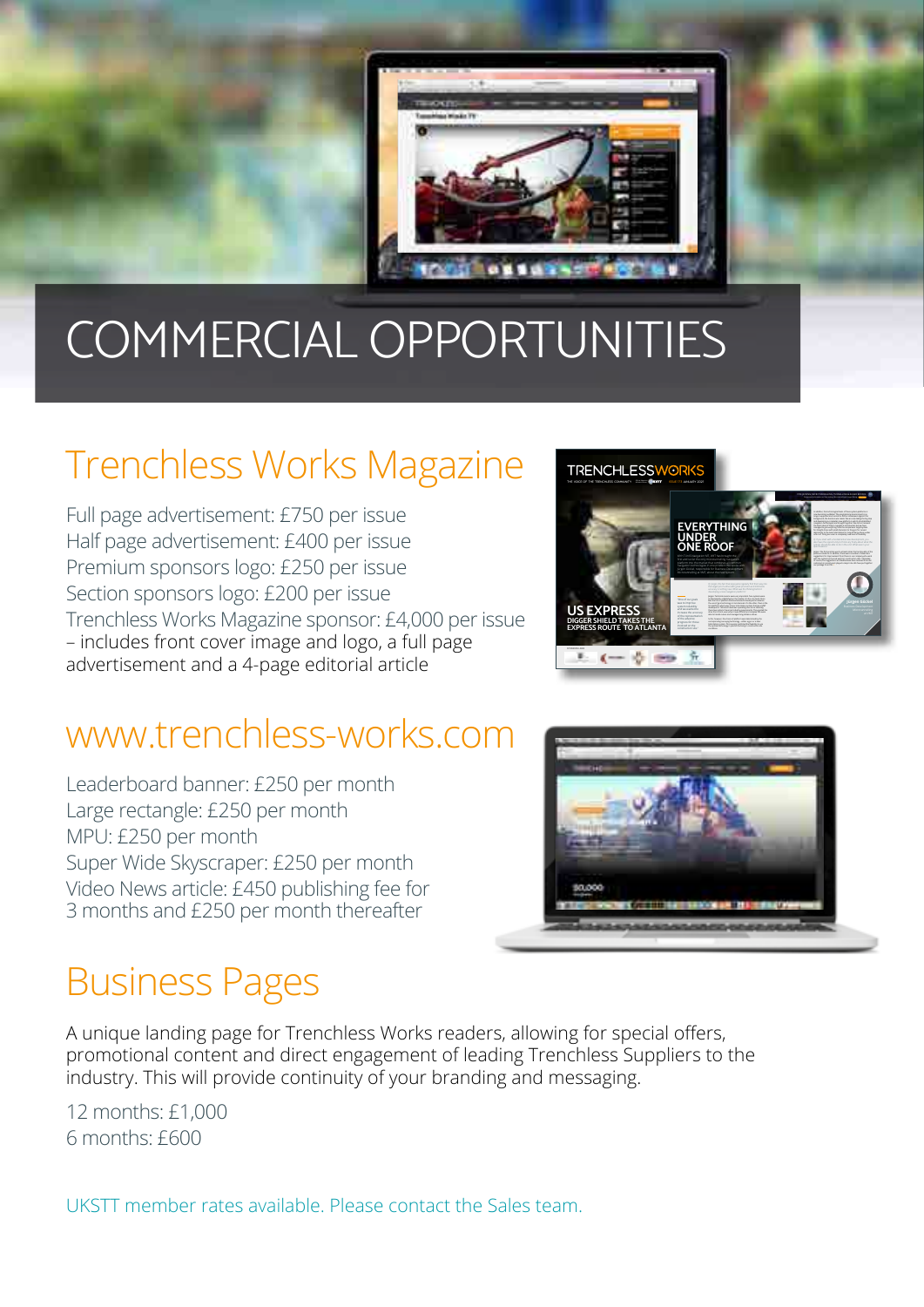## COMMERCIAL OPPORTUNITIES

**LEXUS** 

#### Trenchless Works TV

A dedicated video/tv channel launching on www.trenchless-works.com in 2021, creating a home for Trenchless Works originated interviews, master class series, behind the scenes, archive videos, partner collaborations, and Trenchless Works exhibitor spotlight.

TWTV Broadcast and Recorded on the TW YouTube channel: £POA

# **TRENCHLESSWORKS** TV

#### Virtual Events

Using the GoToWebinar platform to transform our online virtual events into engaging experiences you and the attendees will look forward to. We also have the option to give your high-impact webinars another chance to perform putting your content on-demand.

TW Webinar series: £POA TW Virtual Round Table discussion: £POA

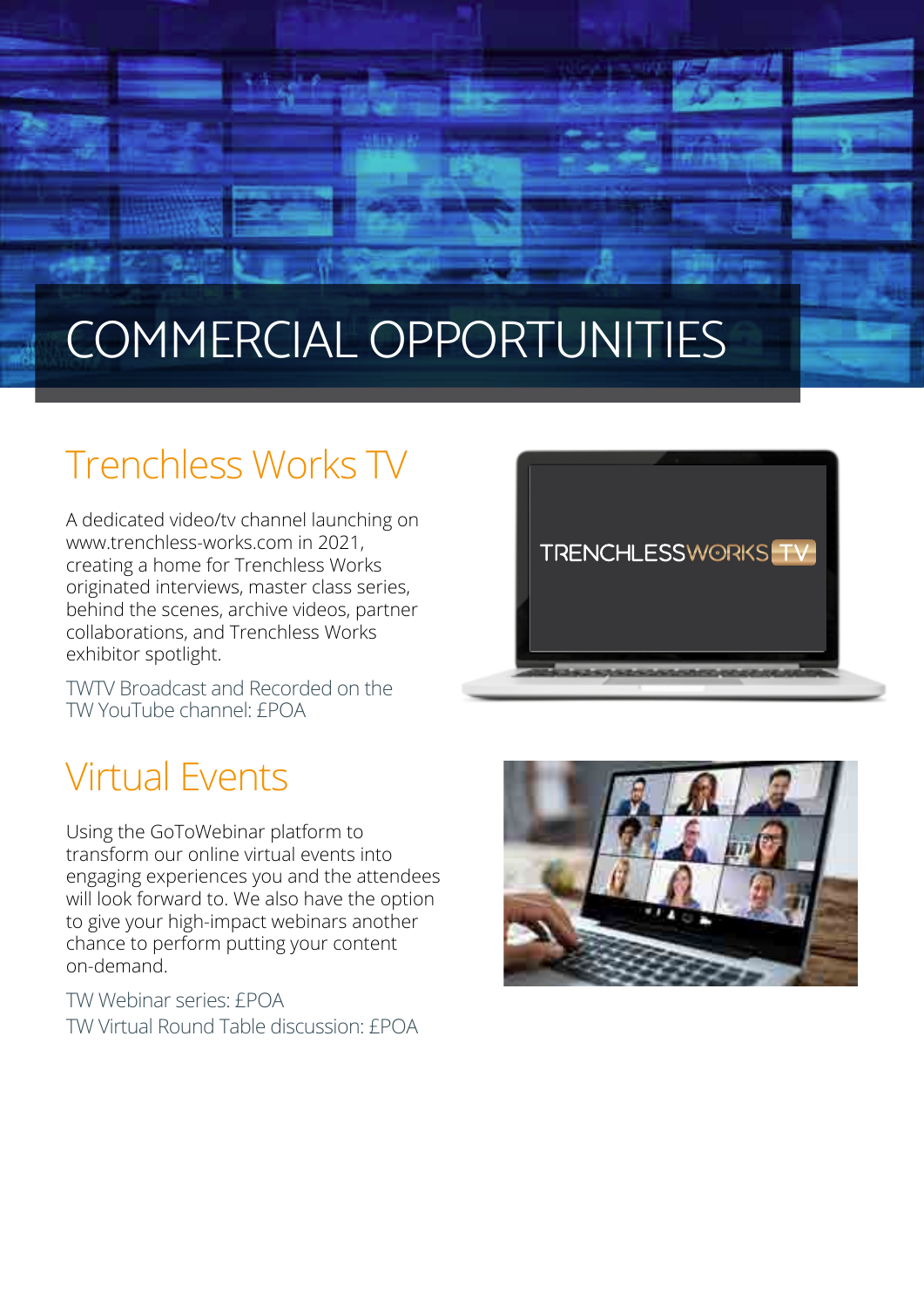## <span id="page-5-0"></span>ADVERTISING PACKAGES

To ensure that you are able to maximise your brand exposure and lead generation to our entire audience, we are pleased to offer annual advertising and sponsorship packages that reach across all of our media platforms, also giving you a cost saving volume discount.

#### Yearly Package Option 1

12 x full page advertisements in Trenchless Works Magazine 12 months banner advertising on www.trenchless-works.com 4 x solus emails

Business page entry x 12 months on www.trenchless-works.com 4 x sponsored content articles on www.trenchless-works.com

#### Yearly Package Option 2

12 x half page advertisements in Trenchless Works Magazine 6 months banner advertising on www.trenchless-works.com 2 x solus emails

Business page entry x 12 months on www.trenchless-works.com 2 x sponsored content articles on www.trenchless-works.com

#### **PER YEAR**  £7,000

**PER YEAR**

£12,000

#### Yearly Package Option 3

6 x half page advertisements in Trenchless Works Magazine 4 months banner advertising on www.trenchless-works.com 1 x solus email

Business page entry x 6 months on www.trenchless-works.com 1 x sponsored article on www.trenchless-works.com

#### **PER YEAR** £4,000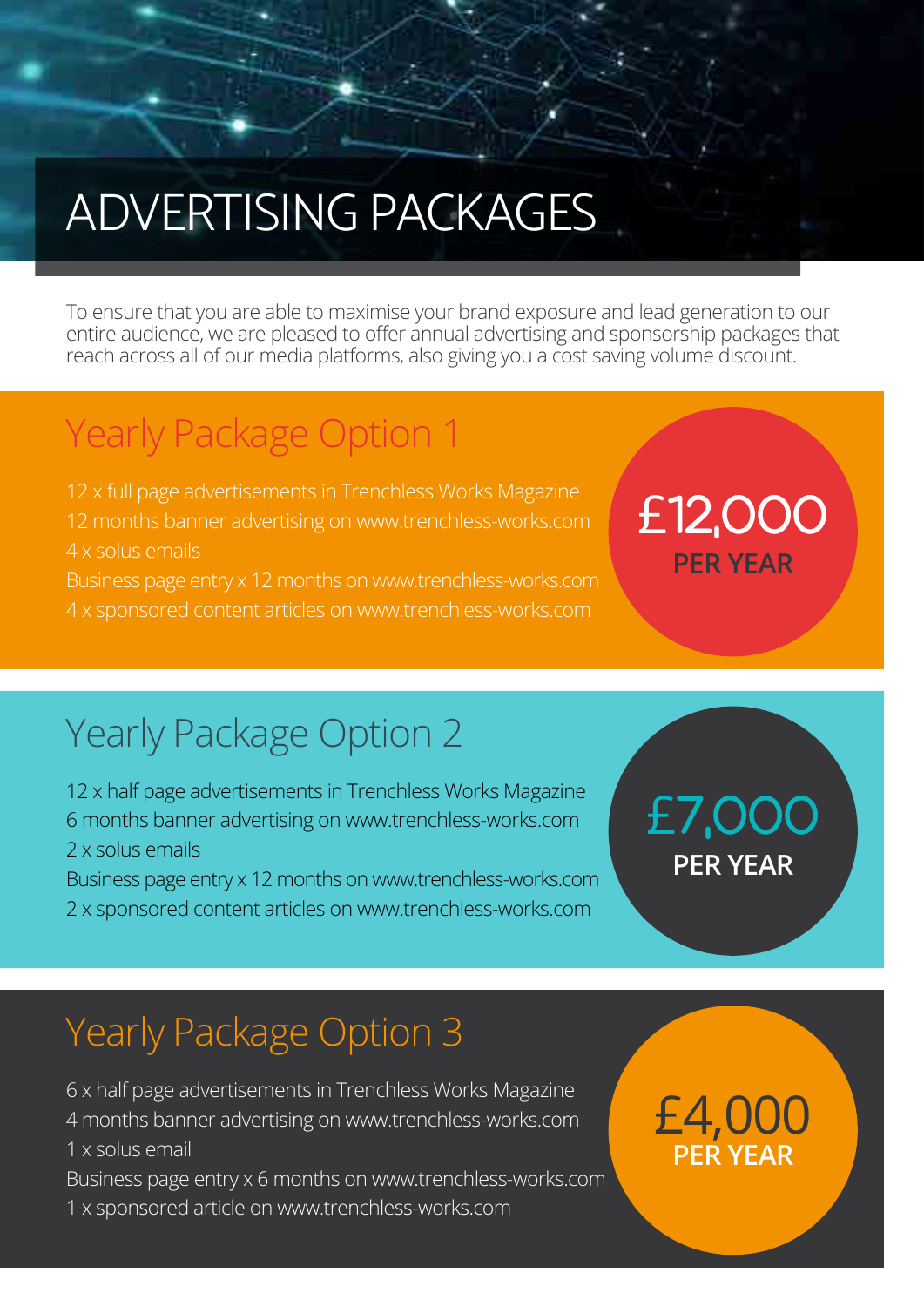## <span id="page-6-0"></span>SPECIFICATIONS & FILE SIZES

#### www.trenchless-works.com Ad Sizes

| <b>Size</b>           | Pixels (W x H)         |
|-----------------------|------------------------|
| Leaderboard banner    | $728 \times 90$ pixels |
| Large rectangle       | 336 x 280 pixels       |
| <b>MPU</b>            | 720 x 300 pixels       |
| Super wide skyscraper | 320 x 610 pixels       |
| News by Email banner  | $728 \times 90$ pixels |

#### Specifications

Maximum size – 1Mb (gif, png or jpg file). Banners should be supplied as gif, png or jpg with URL to be linked to. Eshots should be supplied as HTML code or as a hosted URL. Files should be supplied via email.



#### Trenchless Works Magazine Ad Sizes

| <b>Size</b>         | Dimensions (W x H)  | <b>FULL PAGE</b> | <b>HALF PAGE</b><br><b>LANDSCAPE</b> |  |
|---------------------|---------------------|------------------|--------------------------------------|--|
| Full Page           | $210 \times 297$ mm |                  |                                      |  |
| Half Page Landscape | $190 \times 131$ mm |                  |                                      |  |
| Half Page Portrait  | $89 \times 272$ mm  |                  |                                      |  |

#### Specifications

All Trenchless Works Magazine artwork should be provided as press ready PDFs, which have been exported as postscript files and then distilled using Adobe Acrobat Distiller to PDF/X-1a: 2001 settings. If using Illustrator, fonts should be saved as outlines, all colours, duotones, CMYK files and logos converted to RGB, final documents as EPS or AI. Photoshop files should be RGB, EPS or TIFF files, minimum 300dpi. Artwork should be supplied via email.